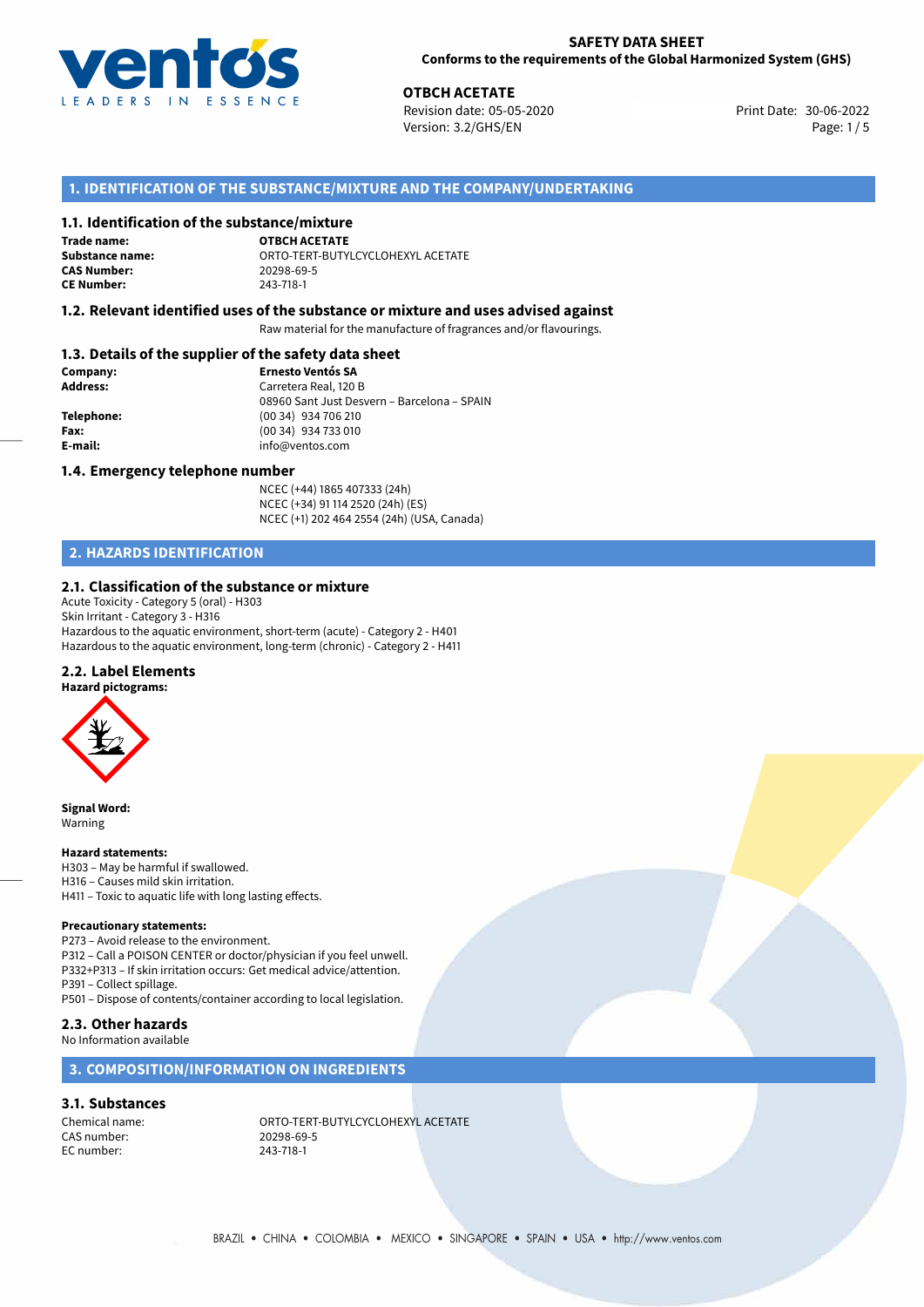

30-06-2022 **OTBCH ACETATE** Revision date: 05-05-2020 Print Date: Version: 3.2/GHS/EN Page: 2 / 5

### **Hazardous constituents:**

| <b>Chemical Name</b>              | % (w/w)   | CAS No<br><b>EC No</b> | <b>Classification according to GHS</b>                                                                                                                                                                                                                                                   |
|-----------------------------------|-----------|------------------------|------------------------------------------------------------------------------------------------------------------------------------------------------------------------------------------------------------------------------------------------------------------------------------------|
| ORTO-TERT-BUTYLCYCLOHEXYL ACETATE | $\geq$ 50 | 88-41-5<br>201-828-7   | Flammable Liquids - Category 4 - H227<br>Acute Toxicity - Category 5 (oral) - H303<br>Skin Irritant - Category 3 - H316<br>Hazardous to the aquatic environment, short-term (acute) - Category 2 - H401<br>Hazardous to the aquatic environment, long-term (chronic) - Category 2 - H411 |

[See the full text of the hazard statements in section 16.](#page-4-0)

### **3.2. Mixtures**

Not applicable.

# **4. FIRST-AID MEASURES**

# **4.1. Description of necessary first aid measures**

| Ingestion:    | Rinse mouth with water.                                                                                               |
|---------------|-----------------------------------------------------------------------------------------------------------------------|
|               | Obtain medical advice.                                                                                                |
|               | Keep at rest. Do not induce vomiting.                                                                                 |
| Eye contact:  | In case of contact with eyes, rinse immediately with plenty of water for at least 15 minutes and seek medical advice. |
| Inhalation:   | Remove person to fresh air and keep at rest.                                                                          |
|               | Seek immediate medical advice.                                                                                        |
| Skin contact: | Take off immediately all contaminated clothing.                                                                       |
|               | Thoroughly wash affected skin with soap and water.                                                                    |
|               | Seek medical attention if symptoms persist.                                                                           |

# **4.2. Most important symptoms and effects, both acute and delayed**

No information available.

# **4.3. Indication of any immediate medical attention and special treatment needed**

No information available.

# **5. FIRE-FIGHTING MEASURES**

# **5.1. Extinguishing Media**

Water spray, carbon dioxide, dry chemical powder or appropriate foam. For safety reasons do not use full water jet.

# **5.2. Special hazards arising from the substance or mixture**

Known or Anticipated Hazardous Products of Combustion: Emits toxic fumes under fire conditions.

# **5.3. Advice for firefighters**

High temperatures can lead to high pressures inside closed containers. Avoid inhalation of vapors that are created. Use appropriate respiratory protection. Do not allow spillage of fire to be poured into drains or watercourses. Wear self-contained breathing apparatus and protective clothing.

# **6. ACCIDENTAL RELEASE MEASURES**

# **6.1. Personal precautions, protective equipment and emergency procedures**

Evacuate surronding areas. Ensure adequate ventilation. Keep unnecessary and unprotected personnel from entering. Do not breathe vapor/spray. Avoid contact with skin and eyes. Information regarding personal protective measures: see section 8.

# **6.2. Environmental precautions**

To avoid possible contamination of the environment, do not discharge into any drains, surface waters or groundwaters.

# **6.3. Methods and materials for containment and cleaning up**

Cover with an inert, inorganic, non-combustible absorbent material (e.g. dry-lime, sand, soda ash). Place in covered containers using non-sparking tools and transport outdoors. Avoid open flames or sources of ignition (e.g. pilot lights on gas hot water heater). Ventilate area and wash spill site after material pickup is complete.

# **6.4. Reference to other sections**

Information regarding exposure controls, personal protection and disposal considerations can be found in sections 8 and 13.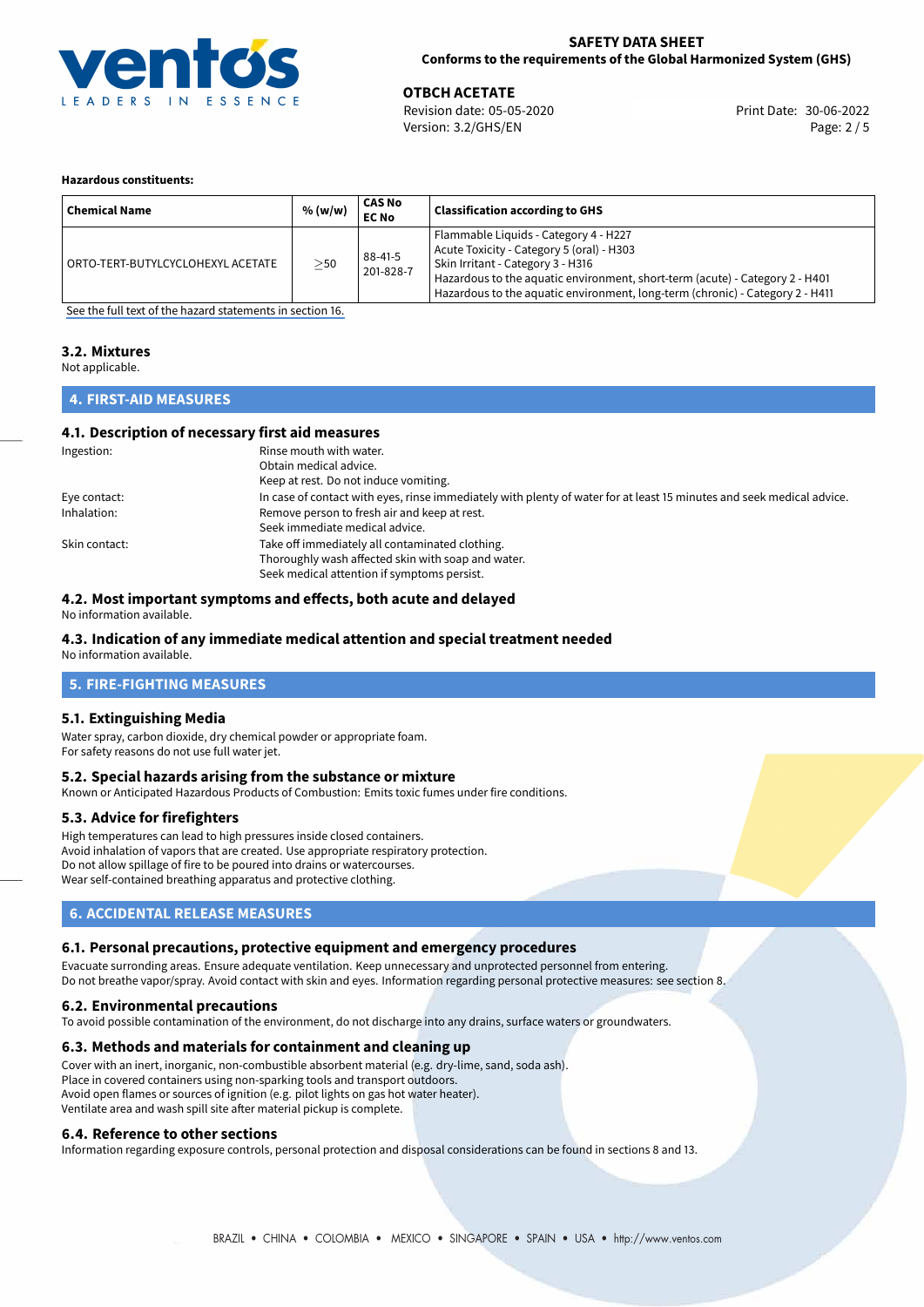

30-06-2022 **OTBCH ACETATE** Revision date: 05-05-2020 Print Date: Version: 3.2/GHS/EN Page: 3 / 5

# **7. HANDLING AND STORAGE**

# **7.1. Precautions for safe handling**

Do not store or handle this material near food or drinking water. Do not smoke. Avoid contact with the eyes, skin and clothing. Wear protective clothing and use glasses. Observe the rules of safety and hygiene at work. Keep in the original container or an alternative made from a compatible material.

# **7.2. Conditions for safe storage, including any incompatibilities**

Store in tightly closed and preferably full containers in a cool, dry and ventilated area, protected from light. Keep away from sources of ignition (e.g. hot surfaces, sparks, flame and static discharges). Keep away from incompatible materials (see section 10).

# **7.3. Specific end use(s)**

No information available.

**8. EXPOSURE CONTROLS AND PERSONAL PROTECTION**

# **8.1. Control parameters**

Components with occupational exposure limits: None known.

### **8.2. Exposure controls**

Measures should be taken to prevent materials from being splashed into the body. Provide adequate ventilation, according to the conditions of use. Use a mechanical exhaust if required.

### **8.3. Individual protection measures, such as personal protective equipment**

| Eye/Face protection:             | Chemical safety goggles are recommended. Wash contaminated goggles before reuse.                                                            |  |  |  |
|----------------------------------|---------------------------------------------------------------------------------------------------------------------------------------------|--|--|--|
| Hand Protection:                 | Chemical-resistant gloves are recommended. Wash contaminated gloves before reuse.                                                           |  |  |  |
| Body protection:                 | Personal protective equipment for the body should be selected based on the task being performed and the risks<br>involved.                  |  |  |  |
| Respiratory Protection:          | In case of insufficient ventilation, use suitable respiratory equipment.                                                                    |  |  |  |
| Environmental exposure controls: | Emissions from ventilation or process equipment should be checked to ensure they comply with environmental<br>protection legislation.       |  |  |  |
|                                  | In some cases, filters or engineering modifications to the process equipment will be necessary to reduce emissions to<br>acceptable levels. |  |  |  |
|                                  |                                                                                                                                             |  |  |  |

# **9. PHYSICAL AND CHEMICAL PROPERTIES**

# **9.1. Information on basic physical and chemical properties**

| Appearance:                            | Liquid/solid                            |
|----------------------------------------|-----------------------------------------|
| Colour:                                | Conforms to standard                    |
| Odour:                                 | Conforms to standard                    |
| Odour theshold:                        | Not determined                          |
| pH:                                    | Not determined                          |
| Melting point/freezing point:          | $23 - 27$                               |
| Boling point/boiling range (°C):       | Not determined                          |
| Flash point:                           | 97 $^{\circ}$ C                         |
| Evaporation rate:                      | Not determined                          |
| Flammability:                          | Not determined                          |
| Lower flammability/Explosive limit:    | Not determined                          |
| Upper flammability/Explosive limit:    | Not determined                          |
| Vapour pressure:                       | Not determined                          |
| Vapour Density:                        | Not determined                          |
| Density:                               | $0,938-0,944$ g/mL (20°C)               |
| Relative density:                      | $0,938 - 0,944$ (20°C)                  |
| Water solubility:                      | INSOLUBLE IN WATER; 1:20 IN ETHANOL 70° |
| Solubility in other solvents:          | SOLUBLE IN ETHANOL                      |
| Partition coefficient n-octanol/water: | Not determined                          |
| Auto-ignition temperature:             | Not determined                          |
| Decomposition temperature:             | Not determined                          |
| Viscosity, dynamic:                    | Not determined                          |
| Viscosity, kinematic:                  | Not determined                          |
| Explosive properties:                  | Not determined                          |
| Oxidising properties:                  | Not determined                          |
|                                        |                                         |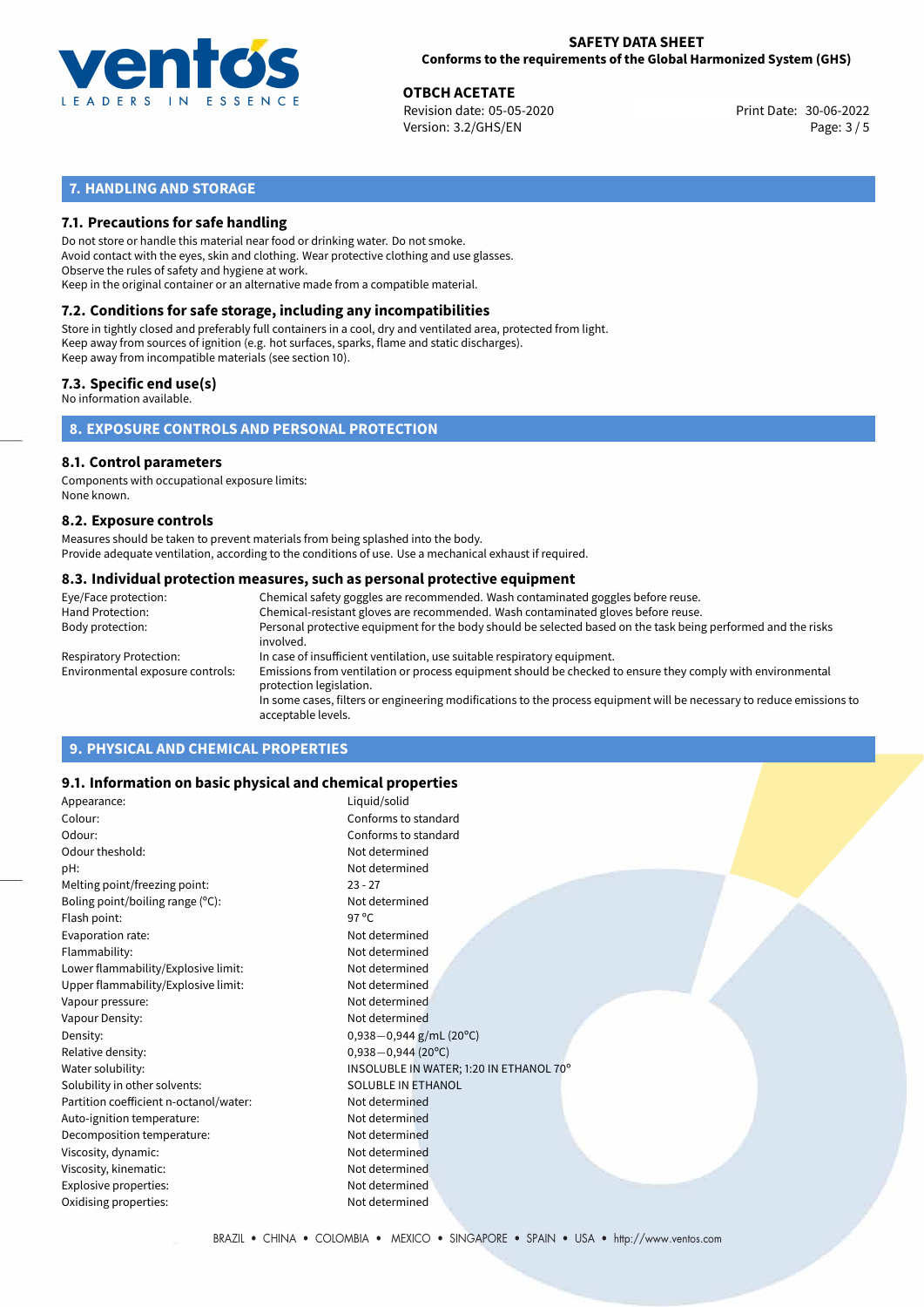

30-06-2022 **OTBCH ACETATE** Revision date: 05-05-2020 Print Date: Version: 3.2/GHS/EN Page: 4 / 5

# **10. STABILITY AND REACTIVITY**

## **10.1. Reactivity**

No hazardous reactions if stored and handled as prescribed/indicated.

### **10.2. Chemical stability**

The product is stable if stored and handled as prescribed/indicated.

### **10.3. Possibility of hazardous reactions**

No hazardous reactions if stored and handled as prescribed/indicated.

### **10.4. Conditions to Avoid**

Conditions to Avoid: Excessive heat, flame or other ignition sources.

### **10.5. Incompatible materials**

Avoid contact with strong acids and bases and oxidizing agents.

### **10.6. Hazardous decomposition products**

During combustion may form carbon monoxide and unidentified organic compounds.

# **11. TOXICOLOGICAL INFORMATION**

| <b>Acute toxicity</b>             | May be harmful if swallowed.                                              |
|-----------------------------------|---------------------------------------------------------------------------|
| <b>Skin corrosion/irritation</b>  | Causes mild skin irritation.                                              |
| Serious eye damage/irritation     | Based on the data available, the criteria for classification are not met. |
| Respiratory or skin sensitisation | Based on the data available, the criteria for classification are not met. |
| <b>Germ cell mutagenicity</b>     | Based on the data available, the criteria for classification are not met. |
| Carcinogenicity                   | Based on the data available, the criteria for classification are not met. |
| <b>Reproductive toxicity</b>      | Based on the data available, the criteria for classification are not met. |
| <b>STOT-single exposure</b>       | Based on the data available, the criteria for classification are not met. |
| <b>STOT-repeated exposure</b>     | Based on the data available, the criteria for classification are not met. |
| <b>Aspiration hazard</b>          | Based on the data available, the criteria for classification are not met. |

# **12. ECOLOGICAL INFORMATION**

## **12.1. Toxicity**

**Assessment:** Toxic to aquatic life with long lasting effects. **Experimental/calculated data:** No information available.

# **12.2. Degradability**

No information available.

### **12.3. Bioaccumulative potential** No information available.

**12.4. Soil mobility** No information available.

# **12.5. Other adverse effects**

See also sections 6, 7, 13 and 15 Do not allow to get into waste water or waterways.

# **13. DISPOSAL CONSIDERATIONS**

### **13.1. Waste treatment methods**

Dispose of in accordance with national and local environmental regulations.